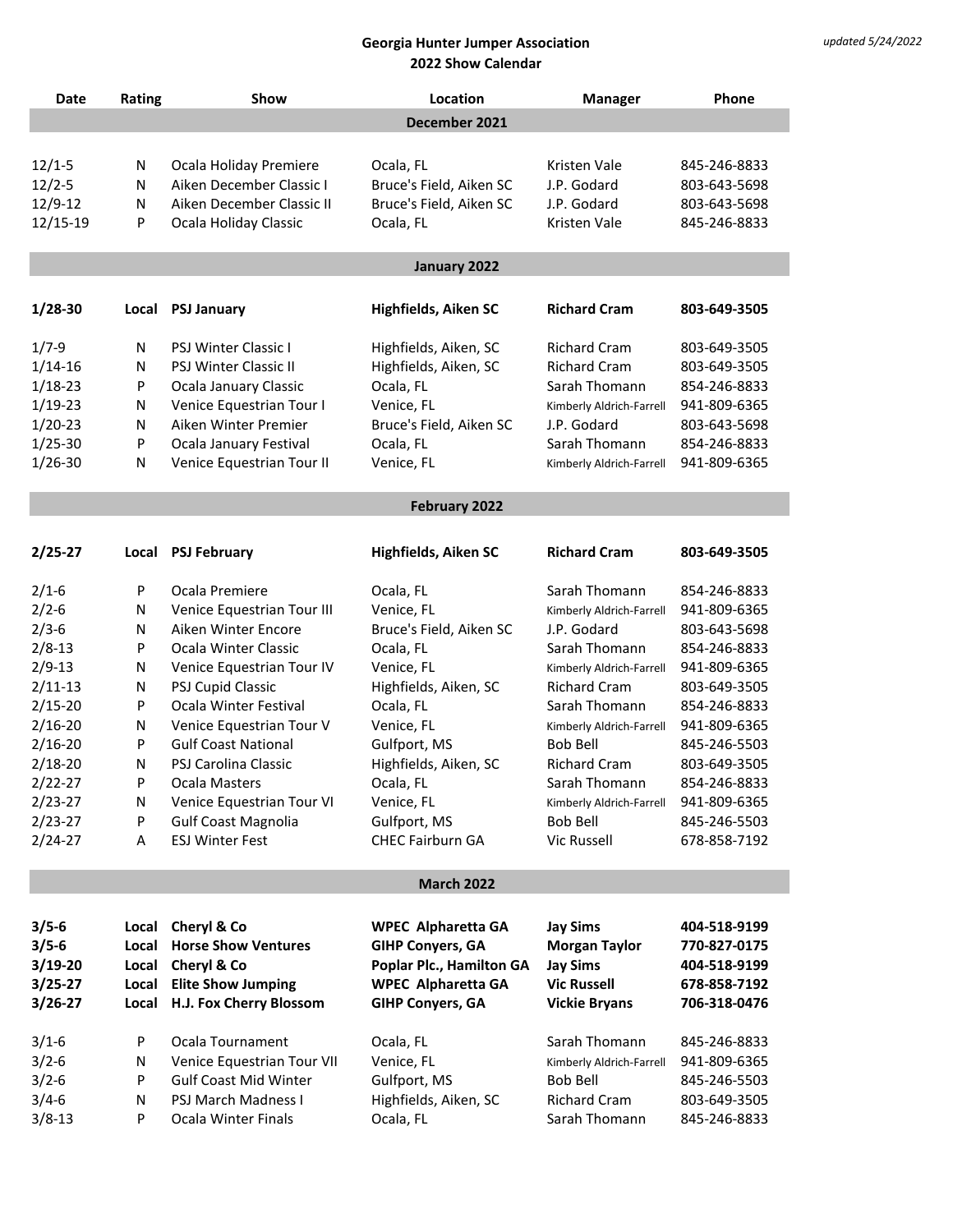| $3/9 - 13$             | N     | Venice Equestrian Tour VIII                  | Venice, FL                  | Kimberly Aldrich-Farrell   | 941-809-6365                 |
|------------------------|-------|----------------------------------------------|-----------------------------|----------------------------|------------------------------|
| $3/9 - 13$             | P     | <b>Gulf Coast Sunshine</b>                   | Gulfport, MS                | <b>Bob Bell</b>            | 845-246-5503                 |
| $3/11-13$              | Ν     | PSJ March Madness II                         | Highfields, Aiken, SC       | <b>Richard Cram</b>        | 803-649-3505                 |
| $3/15 - 20$            | P     | Ocala Winter Celebration                     | Ocala, FL                   | Sarah Thomann              | 845-246-8833                 |
| $3/16 - 20$            | P     | <b>Gulf Coast Azalia</b>                     | Gulfport, MS                | <b>Bob Bell</b>            | 845-246-5503                 |
| $3/17 - 20$            | Α     | ESJ Atlanta in the Spring                    | <b>CHEC Fairburn GA</b>     | Vic Russell                | 678-858-7192                 |
| $3/22 - 27$            | P     | Ocala Championship                           | Ocala, FL                   | Sarah Thomann              | 845-246-8833                 |
| $3/23 - 27$            | P     | <b>Gulf Coast Spring</b>                     | Gulfport, MS                | <b>Bob Bell</b>            | 845-246-5503                 |
| 3/24-27                | Α     | Tryon Welcome 1                              | TIEC Tryon, NC              | J.P. Godard                | 803-643-5698                 |
|                        |       |                                              | <b>April 2022</b>           |                            |                              |
|                        |       |                                              |                             |                            |                              |
| $4/2 - 3$              | Local | Cheryl & Co                                  | <b>WPEC Alpharetta GA</b>   | <b>Jay Sims</b>            | 404-518-9199                 |
| $4/9 - 10$             | Local | Cheryl & Co                                  | Poplar Plc., Hamilton GA    | <b>Jay Sims</b>            | 404-518-9199                 |
| 4/16                   | Local | <b>Falcon Ridge Spring 1</b>                 | Woodstock, GA               | <b>Doug Prusso</b>         | 404-569-9046                 |
| $4/23 - 24$            | Local | <b>HJ Fox Spring</b>                         | GIHP, Conyers, GA           | <b>Vickie Bryans</b>       | 706-318-0476                 |
| $4/23 - 24$            | Local | <b>Horse Show Ventures</b>                   | <b>WPEC Alpharetta, GA</b>  | <b>Morgan Taylor</b>       | 770-827-0175                 |
| $3/31 - 4/3$           | N     | Ocala Spring Classic I                       | FHP - Ocala, FL             | <b>Bob Bell</b>            | 843-768-5503                 |
| $3/31 - 4/3$           | A     | Tryon Welcome 2                              | TIEC Tryon, NC              | J.P. Godard                | 803-643-5698                 |
| $4/6 - 10$             | N     | <b>Ocala Spring Classic II</b>               | FHP - Ocala, FL             | Bob Bell                   | 843-768-5503                 |
| $4/7 - 10$             | Α     | Tryon Welcome 3                              | TIEC Tryon, NC              | J.P. Godard                | 803-643-5698                 |
| $4/13 - 17$            | AA    | Tryon Welcome 4                              | TIEC Tryon, NC              | J.P. Godard                | 803-643-5698                 |
| $4/20 - 24$            | P     | <b>Brownland Farm Spring I</b>               | Franklin, TN                | Robin Anderton             | 615-406-4652                 |
| $4/20 - 24$            | P     | PSJ Spring Classic I                         | Highfields, Aiken, SC       | <b>Richard Cram</b>        | 803-649-3505                 |
| $4/27 - 5/1$           | P     | <b>Brownland Farm Spring II</b>              | Franklin, TN                | Robin Anderton             | 615-406-4652                 |
| $4/27 - 5/1$           | P     | PSJ Spring Classic II                        | Highfields, Aiken, SC       | <b>Richard Cram</b>        | 803-649-3505                 |
|                        |       |                                              | <b>May 2022</b>             |                            |                              |
| 5/7                    | Local | <b>Falcon Ridge Stables Spring II</b>        | Woodstock, GA               | <b>Doug Prusso</b>         | 404-569-9046                 |
| $5/14-15$              | Local | Cheryl & Co                                  | <b>WPEC Alpharetta, Ga</b>  | <b>Jay Sims</b>            | 404-518-9199                 |
| $5/28-29$              | Local | <b>Horse Show Ventures</b>                   | GIHP- Conyers, GA           | <b>Morgan Taylor</b>       | 770-827-0175                 |
| $5/4 - 8$              | P     | Aiken Charity Show I                         | Aiken, SC                   | J.P. Godard                | 803-643-5698                 |
| $5/4 - 8$              | AA    | Tryon Spring 1                               | TIEC Tryon, NC              | J.P. Godard                | 803-643-5698                 |
|                        | P     | Aiken Charity Show II                        |                             |                            |                              |
| $5/11-15$<br>$5/11-15$ | AA    | <b>Tryon Spring 2</b>                        | Aiken, SC<br>TIEC Tryon, NC | J.P. Godard<br>J.P. Godard | 803-643-5698<br>803-643-5698 |
| $5/18 - 22$            | AA    | Tryon Spring 3                               | TIEC - Tryon, NC            | J.P. Godard                | 803-643-5698                 |
| $5/19-22$              | A     | Garden Getaway I                             | Poplar Plc., Hamilton GA    | Jay Sims                   | 404-518-9199                 |
| $5/25 - 29$            | P     | Nashville Country                            | Franklin, TN                | Robin Anderton             | 615-791-8180                 |
| $5/25 - 29$            |       | Tryon Spring 4                               | TIEC Tryon, NC              | J.P. Godard                | 803-643-5698                 |
| $5/26 - 29$            | AA    | Garden Getaway II                            | Poplar Plc., Hamilton GA    |                            | 404-518-9199                 |
| $5/31-6/5$             | Α     |                                              |                             | Jay Sims<br>J.P. Godard    | 803-643-5698                 |
|                        | AA    | <b>Tryon Spring 5</b>                        | TIEC Tryon, NC              |                            |                              |
|                        |       |                                              | <b>June 2022</b>            |                            |                              |
| $6/3 - 5$              | Local | <b>Elite Show Jumping</b>                    | <b>CHEC Fairburn GA</b>     | <b>Vic Russell</b>         | 678-858-7192                 |
| $6/11-12$              | Local | <b>Horse Show Ventures</b>                   | <b>GIHP Conyers, GA</b>     | <b>Morgan Taylor</b>       | 770-827-0175                 |
| $6/18-19$              | Local | Cheryl & Co                                  | <b>WPEC Alpharetta, GA</b>  | <b>Jay Sims</b>            | 404-518-9199                 |
| $6/24 - 26$            | Local | <b>Elite Show Jumping</b>                    | <b>WPEC Alpharetta, GA</b>  | <b>Vic Russell</b>         | 678-858-7192                 |
| $6/25 - 26$            | Local | H.J. Fox Summer                              | <b>GIHP Conyers, GA</b>     | <b>Vickie Bryans</b>       | 706-318-0476                 |
| $6/1-5$                | P     | Nashville Classic                            | Franklin, TN                | Robin Anderton             | 615-791-8180                 |
| $6/7 - 12$             | AA    | Tryon Spring 6 / TRHC Charity TIEC Tryon, NC |                             | J.P. Godard                | 803-643-5698                 |
|                        |       |                                              |                             |                            |                              |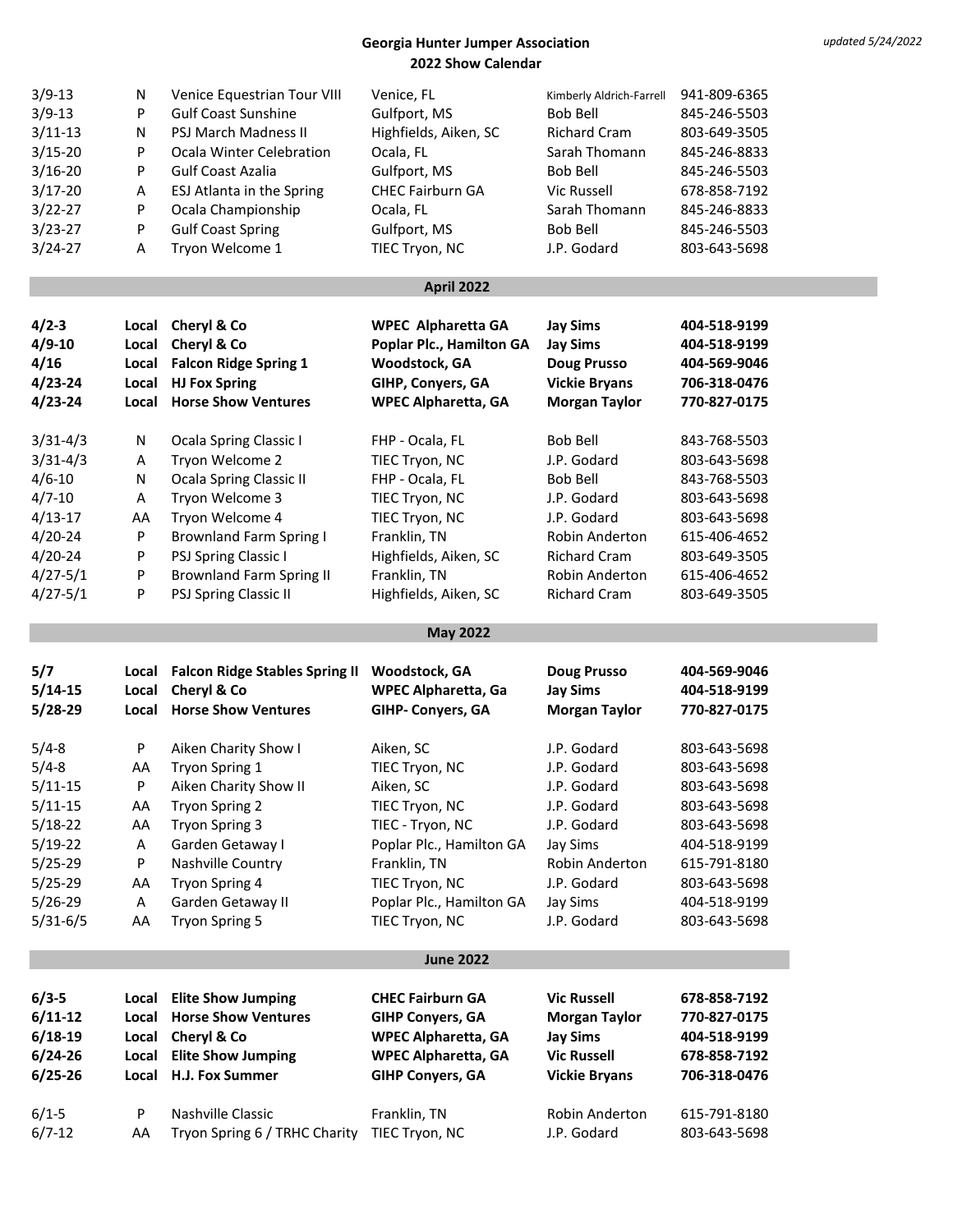| $6/9-12$                 | A       | Pensacola Classic I                 | Pensacola, FL                    | Vic Russell                | 678-858-7192                 |
|--------------------------|---------|-------------------------------------|----------------------------------|----------------------------|------------------------------|
| $6/15 - 19$              | P       | Aiken Summer Classic I              | Aiken, SC                        | <b>Bob Bell</b>            | 843-768-5503                 |
| $6/16 - 19$              | Α       | Pensacola Classic II                | Pensacola, FL                    | <b>Vic Russell</b>         | 678-858-7192                 |
| $6/17 - 19$              | B       | Tryon Summer 1                      | TIEC Tryon, NC                   | J.P. Godard                | 803-643-5698                 |
| $6/22 - 26$              | P       | <b>Brownland Early Summer</b>       | Franklin, TN                     | Robin Anderton             | 615-791-8180                 |
|                          |         | Aiken Summer Classic II             |                                  |                            |                              |
| $6/22 - 26$              | P       |                                     | Aiken, SC                        | <b>Bob Bell</b>            | 843-768-5503                 |
| $6/24 - 26$              | В       | Tryon Summer 2                      | TIEC Tryon, NC                   | J.P. Godard                | 803-643-5698                 |
| $6/29 - 7/3$             | P       | <b>Brownland Farm Summer</b>        | Franklin, TN                     | <b>Robin Anderton</b>      | 615-791-8180                 |
| $6/29 - 7/3$             | AA      | Tryon Summer 3                      | TIEC Tryon, NC                   | J.P. Godard                | 803-643-5698                 |
|                          |         |                                     |                                  |                            |                              |
|                          |         |                                     | <b>July 2022</b>                 |                            |                              |
|                          | Local   |                                     |                                  |                            |                              |
| $7/2 - 3$                |         | Cheryl & Co                         | <b>WPEC Alpharetta GA</b>        | <b>Jay Sims</b>            | 404-518-9199                 |
| $7/8 - 10$               | Local   | <b>Elite Summer</b>                 | <b>WPEC Alpharetta GA</b>        | <b>Vic Russell</b>         | 678-858-7192                 |
| $7/16 - 17$              | Local   | <b>HJ Fox Wounded Warrior</b>       | <b>GIHP Conyers, GA</b>          | <b>Vickie Bryans</b>       | 706-318-0476                 |
| $7/23 - 24$              | Local   | Cheryl & Co                         | Poplar Plc., Hamilton GA         | <b>Jay Sims</b>            | 404-518-9199                 |
| $7/29 - 31$              | Local   | <b>Old Atlanta Classic</b>          | <b>WPEC Alpharetta</b>           | <b>Vic Russell</b>         | 678-858-7192                 |
| $7/30 - 31$              | Local   | <b>Horse Show Ventures</b>          | <b>GIHP Conyers, GA</b>          | <b>Morgan Taylor</b>       | 770-827-0175                 |
|                          |         |                                     |                                  |                            |                              |
| $7/5 - 10$               | AA      | Tryon Summer 4                      | TIEC Tryon, NC                   | J.P. Godard                | 803-643-5698                 |
| $7/6 - 10$               | P       | Mid South Classic                   | Franklin, TN                     | <b>Robin Anderton</b>      | 615-791-8180                 |
| $7/12 - 17$              | AA      | Tryon Summer 5                      | TIEC Tryon, NC                   | J.P. Godard                | 803-643-5698                 |
| $7/19 - 24$              | AA      | Tryon Summer 6                      | TIEC Tryon, NC                   | J.P. Godard                | 803-643-5698                 |
| $7/26 - 31$              | P       | <b>Blowing Rock Charity Show I</b>  | Blowing Rock, NC                 | <b>Richard Cram</b>        | 803-649-3505                 |
| $7/28 - 31$              |         |                                     |                                  |                            |                              |
|                          |         | <b>New Direction Summer Classic</b> | <b>CHEC Fairburn GA</b>          | <b>Brian Lookabill</b>     | 803-439-0982                 |
|                          |         |                                     |                                  |                            |                              |
|                          |         |                                     | August 2022                      |                            |                              |
|                          |         |                                     |                                  |                            |                              |
| $8/20 - 21$              | Local   | <b>Jump Ahead Benefit</b>           | <b>WPEC Alpharetta, GA</b>       | <b>Jay Sims</b>            | 404-518-9199                 |
| $8/27 - 28$              | Local   | <b>Horse Show Ventures</b>          | <b>GIHP Conyers, GA</b>          | <b>Morgan Taylor</b>       | 770-827-0175                 |
|                          |         |                                     |                                  |                            |                              |
| $8/3 - 7$                | P       | <b>Blowing Rock Charity Show II</b> | <b>Blowing Rock, NC</b>          | <b>Richard Cram</b>        | 803-649-3505                 |
| $8/11 - 14$              | N       | Atlanta Summerfest I                | <b>CHEC Fairburn GA</b>          | J.P. Godard                | 803-643-5698                 |
| $8/12 - 14$              | B       | Tryon Indoor Summer 1               | TIEC Tryon, NC                   | J.P. Godard                | 803-643-5698                 |
| $8/18 - 21$              | Ν       | Atlanta Summerfest II               | <b>CHEC Fairburn GA</b>          | J.P. Godard                | 803-643-5698                 |
| $8/25 - 28$              | N       | Atlanta Summerfest III              | <b>CHEC Fairburn GA</b>          | J.P. Godard                | 803-643-5698                 |
|                          |         |                                     |                                  |                            |                              |
|                          |         |                                     | September 2022                   |                            |                              |
|                          | Local   | <b>Elite Show Jumping</b>           | <b>WPEC Alpharetta, GA</b>       | <b>Vic Russell</b>         | 678-858-7192                 |
| $9/2 - 4$                |         |                                     |                                  |                            |                              |
| 9/10                     | Local   | <b>Falcon Ridge Stables Fall I</b>  | Woodstock, GA                    | <b>Doug Prusso</b>         | 404-569-9046                 |
| $9/17 - 18$              | Local   | Cheryl & Co                         | <b>WPEC Alpharetta, GA</b>       | <b>Jay Sims</b>            | 404-518-9199                 |
| $9/17 - 18$              | Local   | <b>HJ Fox Autumn</b>                | <b>GIHP Conyers, GA</b>          | <b>Vickie Bryans</b>       | 706-318-0476                 |
| $9/7 - 11$               | P       | <b>Brownland Farm Fall I</b>        | Franklin, TN                     | Robin Anderton             | 615-791-8180                 |
| $9/7 - 11$               | P       | Aiken Fall Festival I               | Aiken, SC                        | J.P. Godard                | 803-643-5698                 |
|                          | P       | <b>Brownland Farm Fall II</b>       |                                  | Robin Anderton             |                              |
| $9/14 - 18$              |         | Aiken Fall Festival II              | Franklin, TN                     |                            | 615-791-8180                 |
| $9/14 - 18$              | P       |                                     | Aiken, SC                        | J.P. Godard                | 803-643-5698                 |
| $9/21 - 25$              | Α       | Chattahoochee Classic               | <b>CHEC Fairburn GA</b>          | Vic Russell                | 678-858-7192                 |
| $9/23 - 25$<br>9/28-10/2 | В<br>AA | Tryon Fall 1<br>Tryon Fall 2        | TIEC Tryon, NC<br>TIEC Tryon, NC | J.P. Godard<br>J.P. Godard | 803-643-5698<br>803-643-5698 |

**October 2022**